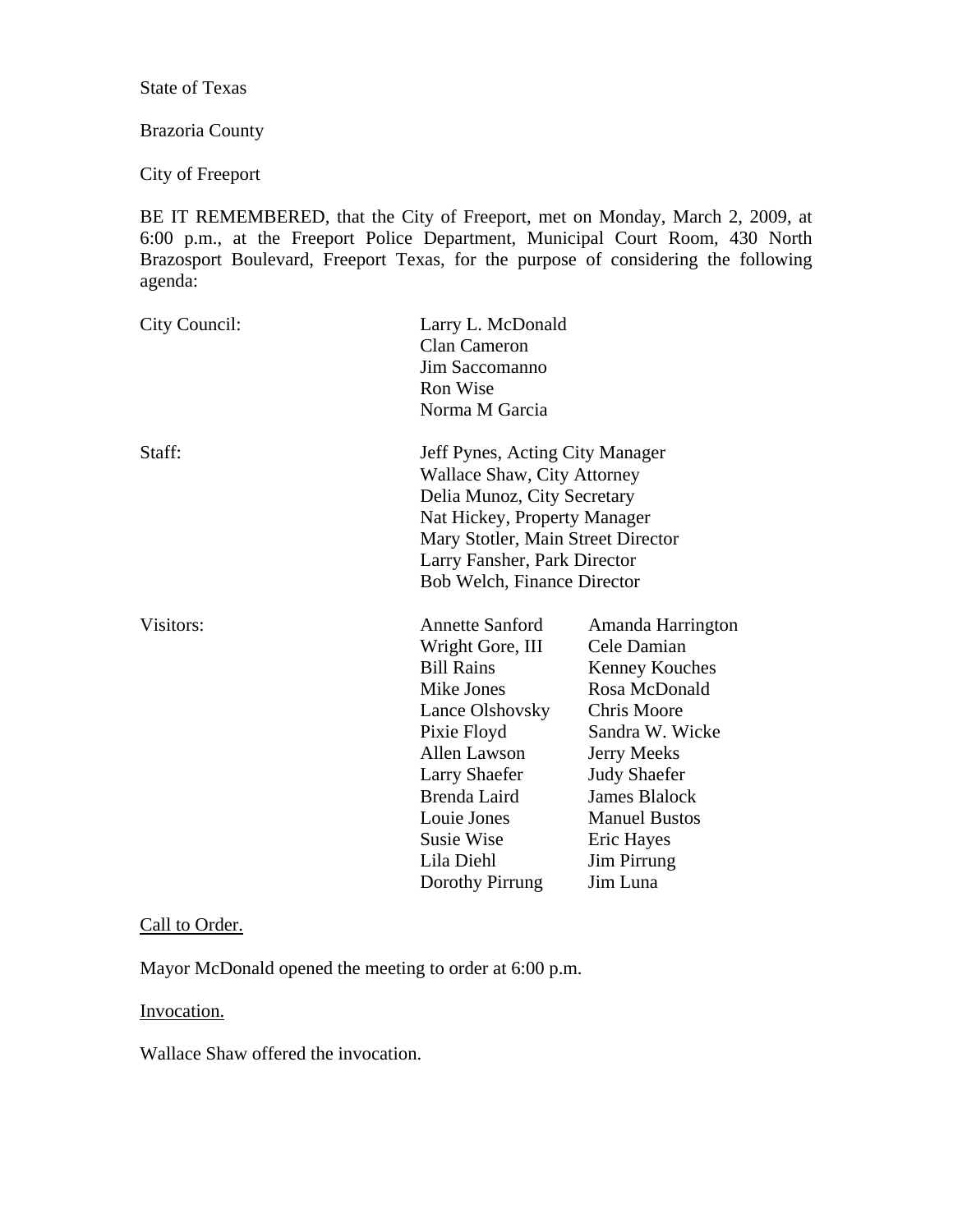### Pledge of Allegiance.

Mayor McDonald led the Pledge of Allegiance.

Consideration of the approval of the February 17, 2009 Council Minutes.

On a motion by Councilman Cameron, seconded by Councilman Saccomanno, with all present voting "aye", Council unanimously approved the February 17th, 2009, council minutes.

### Attending Citizens and Their Business.

There were none.

Consideration of the approval of Ordinance No. 2009-2216 amending the budget for the fiscal year 2008-2009.

On a motion by Councilman Cameron, seconded by Councilman Saccomanno, with all present voting "aye", Council unanimously approved Mr. Welch recommendation to approve Ordinance No. 2009-2216 amending the budget for a decrease fund balance of \$29,482 for the fiscal year 2008-2009.

Consideration of the approval of the Scope of Work for the Central Lift Station and authorizing to begin emergency repairs.

On a motion by Councilman Cameron, seconded by Councilman Wise, with all present voting "aye", Council unanimously approved the Scope of Work for the Central Lift Station and authorized the project to be performed through Veolia with the cost passed to the City as the Operations and Maintenance Contract allows.

Consideration of the approval of closing and abandoning 1/4 of Wharton Street right of way between Blocks 788 and 811, adjacent to Lot 24 and authorize the city attorney to prepare necessary ordinance and deed for same.

On a motion by Councilman Saccomanno, seconded by Councilman Wise, with all present voting "aye", Council unanimously approved closing and abandoning 1/4 of Wharton Street right of way between Blocks 788 and 811, adjacent to Lot 24 and authorizes the city attorney to prepare necessary ordinance and deed for same.

Consideration of the approval of accepting Block 183, Lot 8, Avalon lst Addition, City of Freeport in lieu of out standing care of premises liens, known as 1721 W. 8th Street, Tax Id 4201-1860-000.

On a motion by Councilman Cameron, seconded by Councilman Saccomanno, with all present voting "aye", Council unanimously approved to accept Block 183, Lot 8, Avalon lst Addition, City of Freeport in lieu of out standing care of premises liens, known as 1721 W. 8th Street, and have the city attorney prepare the necessary paper work, tax Id 4201-1860-000.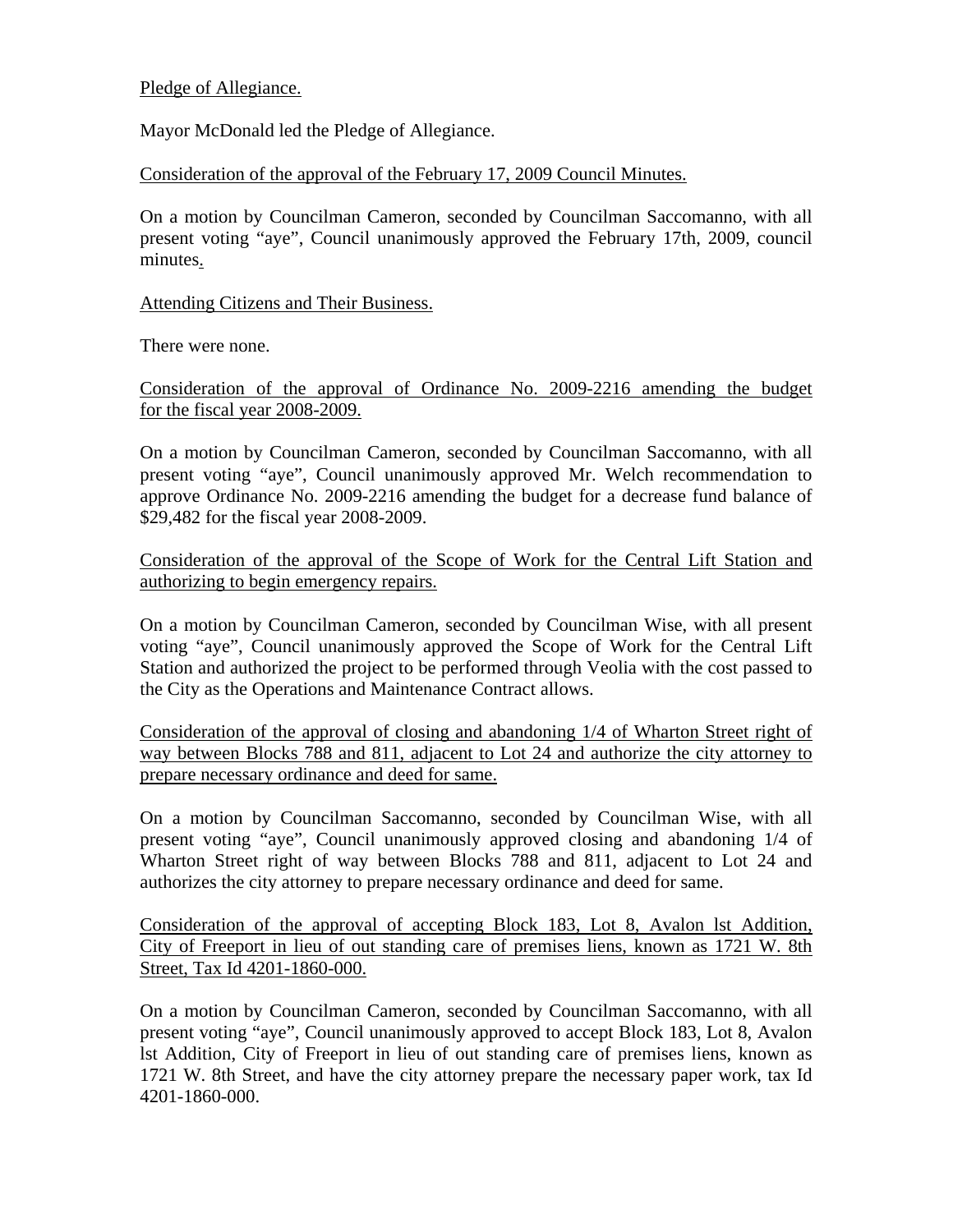Consideration of the approval of selling the City's interest on Block 7, Lot 15, Freeport Townsite, known as 514 West 8th Street, Tax Id 4200-0129-000.

On a motion by Councilman Wise, seconded by Councilman Cameron, with all present voting "aye", Council unanimously approved to table this item for an address correction.

Consideration of the approval of selling the City's interest in the undivided 1/2 interest in Block 718, Lots 21-22, Velasco Townsite, 1217-1219 North Ave. P. Tax Id 8110-3120-000.

On a motion by Councilman Cameron, seconded by Councilman Saccomanno, with all present voting "aye", Council unanimously approved selling the City's interest in the undivided 1/2 interest in Block 718, Lots 21-22, Velasco Townsite, 1217-1219 North Ave. P. Tax Id 8110-3120-000.

Consideration of the approval of selling the City's interest on Block 779, Lot 23, Velasco Townsite, known as North Ave. R., Tax Id 8110-3890-000.

On a motion by Councilman Cameron, seconded by Councilman Saccomanno, with all present voting "aye", Council unanimously approved selling the City's interest on Block 779, Lot 23, Velasco Townsite, known as North Ave R., Tax Id 8110-3890-000.

Consideration of the approval of selling the City's interest on Block 3, Lot 19, Section 2, Bridge Harbor Subdivision, Tax Id, 2190-0213-000.

On a motion by Councilman Wise, seconded by Councilwoman Garcia, with all voting 3 to 2, Council denied selling the City's interest on Block 3, Lot 19, Section 2, Bridge Harbor Subdivision, Tax Id. 2190-0213-000. Councilman Saccomanno and Councilman Cameron opposed.

Consideration of the approval of selling the City's interest on Block 3, Lot 20, Section 2, Bridge Harbor Subdivision, Tax Id, 2190-0214-000.

On a motion by Councilman Wise, seconded by Councilwoman Garcia, with all voting 3 to 2, Council denied selling the City's interest on Block 3, Lot 20, Section 2, Bridge Harbor Subdivision, Tax Id. 2190-0214-000. Councilman Saccomanno and Councilman Cameron opposed.

Consideration of the approval of selling the City's interest on Block 3, Lot 25, Section 2, Bridge Harbor Subdivision, Tx Id. 2190-0219-000.

On a motion by Councilman Wise, seconded by Councilwoman Garcia, with all voting 3 to 2, Council denied selling the City's interest on Block 3, Lot 25, Section 2, Bridge Harbor Subdivision, Tax Id. 2190-0219-000. Councilman Saccomanno and Councilman Cameron opposed.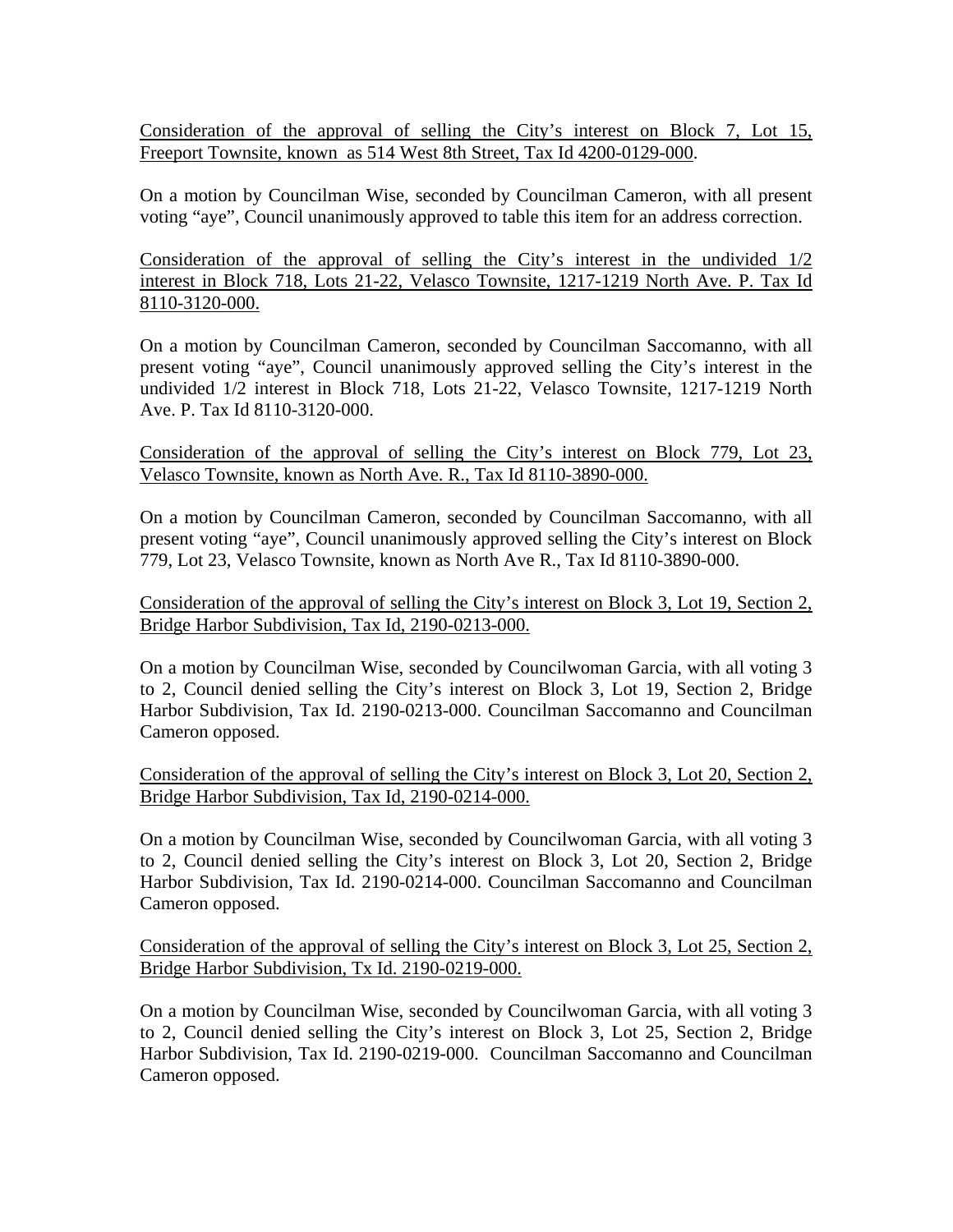Consideration of the approval of selling the City's interest on Block 3,Lot 26, Section 2, Bridge Harbor Subdivision, Tx. Id 2190-0220-000.

On a motion by Councilman Wise, seconded by Councilwoman Garcia, with all voting 3 to 2, Council denied selling the City's interest on Block 3, Lot 26, Section 2, Bridge Harbor Subdivision, Tax Id. 2190-0220-000. Councilman Saccomanno and Councilman Cameron opposed.

Consideration of the approval of selling the City's interest on Block 4, Lot 13, Section 2, Bridge Harbor Subdivision, Tx. Id 2190-0239-000.

On a motion by Councilman Wise, seconded by Councilwoman Garcia, with all voting 3 to 2, Council denied selling the City's interest on Block 4, Lot 13, Section 2, Bridge Harbor Subdivision, Tax Id. 2190-0239-000. Councilman Saccomanno and Councilman Cameron opposed.

Consideration of the approval of selling the City's interest on Block 4, Lot 14, Section 2, Bridge Harbor Subdivision, Tx. Id 2190-0240-000.

On a motion by Councilman Wise, seconded by Councilwoman Garcia, with all voting 3 to 2, Council denied selling the City's interest on Block 4, Lot 14, Section 2, Bridge Harbor Subdivision, Tax Id. 2190-0240-000. Councilman Saccomanno and Councilman Cameron opposed.

### Elected Official Report

No report.

Mayor McDonald opened the work session at 6:40 p.m.

#### **Work Session**

Discussion regarding amending Section 110.09 of the Code of Ordinances to extend hours during which beer and mixed drinks can be sold.

Bill Rains discussed that he and Dan Tarver of the EDC were in favor of changing the consumption rules.

Willie Garcia has been in the club business for 27 years in Freeport. He stated that late hours would benefit the City especially since the marina is coming in. It would also help because Freeport residents would not have to drive elsewhere. He talked to other businesses, and they too supported late hours. Freeport would start spending their money locally. When the law changed, he saw a 60% decease in his business. All we got accomplished is sending customers out of town. He would like them to stay in Freeport instead of driving out of town or Houston.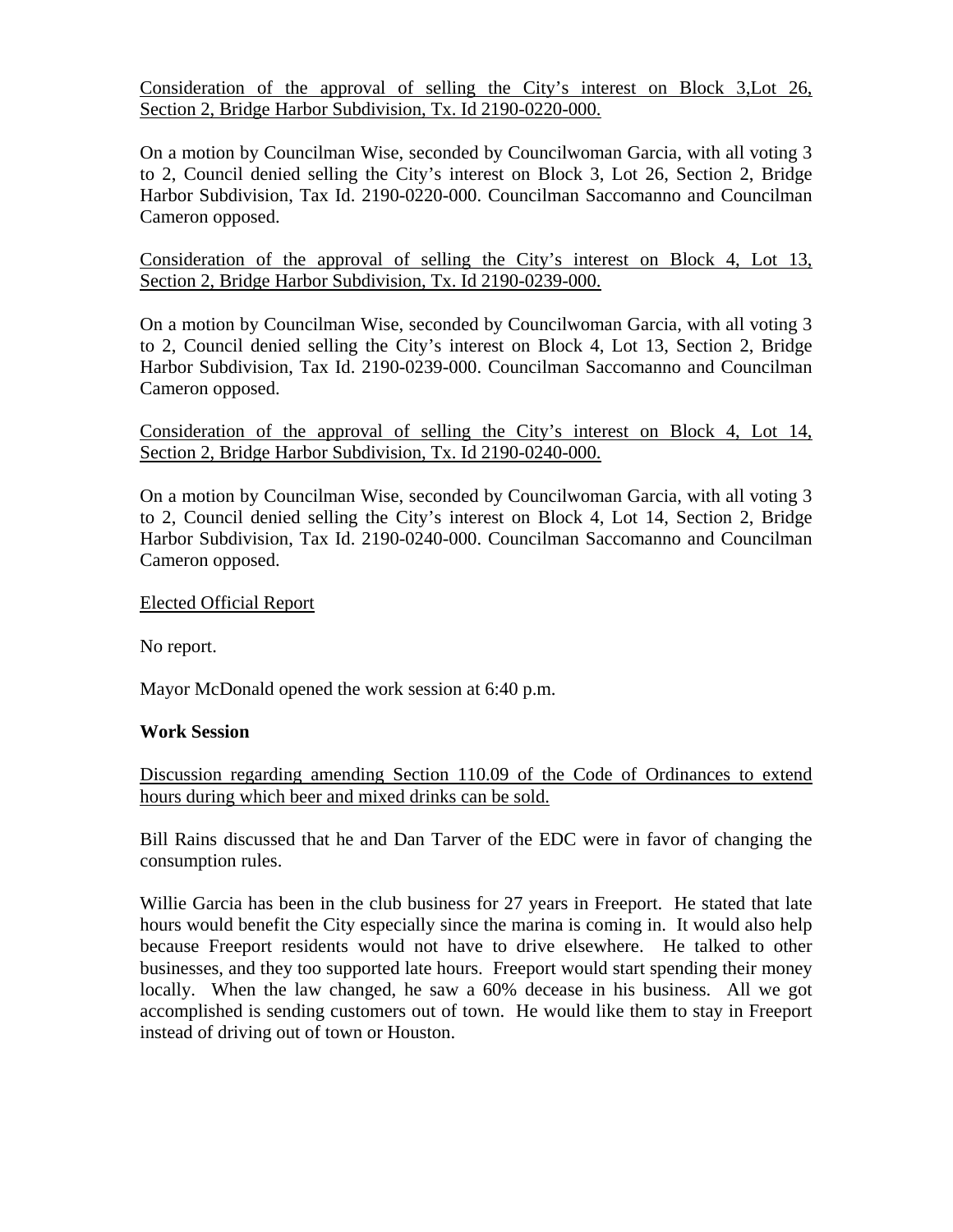Jim Luna owner of the Texas Multiplex Center spoke in favor of extending the late hours. Extending the hours would give employees extra hours. This type of business is difficult to compete when closing is at 1:00 a.m. on Saturdays. Opening on Thursday and Friday would benefit his business and Freeport. He reminded Council that the area has shift workers.

Eric Hayes felt that those citizens who do not want to frequent clubs of late hours should stay home.

Amanda Harrington said she starts losing business at 10:30 p.m. thru 11:00 p.m. She stated that the present ordinance is not keeping people from drinking, its just sending them somewhere else to spend their money. People are on the road and it is better to keep them close to home.

Chief Pynes said he understood the economics, said responsible club owners should take a proactive stand and implement a Drive Safe Program to take those who drink excessively.

Sandra W. Wicke, a potential bar owner downtown, said she had investors that did not like the early hours of closing.

Annette Sanford asked which days would be open till 2:00 p.m.

James Blalock suggested giving the option to bar owners. At times they would be closed and maybe be open some days, having the option to stay open till 2:00 a.m.

Teresa Goodwin moved in from Corpus Christi, said she was in favor of the late hours and this does not mean everyone goes out every night, but they have an option to go out. The late hours mean more restaurants; more gas, more groceries and more establishments would follow. A good way to generate revenue.

Lila Diehl stated that this is the reason "Kicks" left the City. They could not be successful by closing at 1:00 a.m. Freeport closed they down and they moved their business to Angleton, where they are very successful. Freeport lost all this revenue.

Mayor McDonald said he did not have any problem with the 2:00 late hour. He concern was getting the people home safely. He would like to see that bar owners step up to provide transportation to their customers and provide responsible service.

Councilman Wise said that the City of Freeport is losing 1.25 million dollars a year, and this is an option to increase the tax base. He said that the demographics had changed and it was time to change the ordinance. The City of Freeport has the Marina expense and other expenses to think about.

Councilman Cameron stated that this issue was voted by the voters of Freeport to close the bars at 1:00 a.m. He felt Council was going against the peoples wishes.